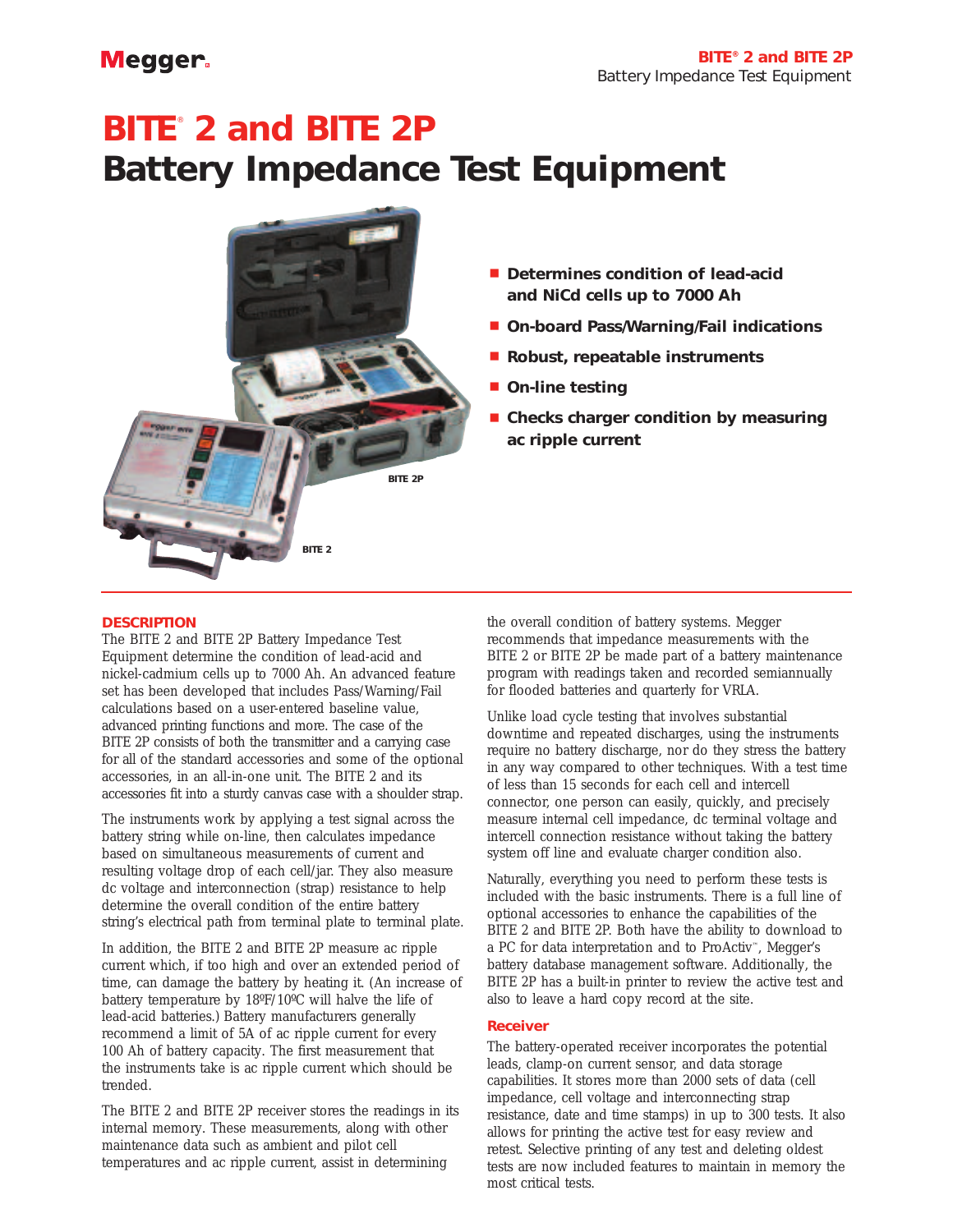At any time while performing a test, the operator can review the current test results by using arrow keys and scrolling back through the active test screen. The operator can also print the active test using the BITE 2P transmitter printer. If needed, the operator can retest any of the cells and straps in the current test. Stored data can also be downloaded via the RS-232 connector directly to a personal computer or the BITE 2P transmitter printer.

One additional feature of the receiver is that if you are called away while in the middle of the test, simply shut down the instrument and it will remember where you left off in the test.

The clamp-on current sensor is connected to the receiver during testing and clamped around a convenient intertier or intercell connection within the loop created by the transmitter's current source leads and the battery string. If the intercell or intertier connection consists of more cables than the diameter of the clamp-on current sensor can encompass, the receiver has a split-strap function.

There are optional RopeCTs™ available for large buss work. With the optional bar-code wand, additional information such as location ID, user ID, ambient and pilot cell temperatures can be recorded and stored. There is space on the printout to enter specific gravity readings.



**Figure 1. Sample battery analysis report** 

## **Transmitter**

The transmitter provides the capacitively coupled ac test signal to avoid transients on the dc buss and applies it to the cells under test via the source leads. Both the BITE 2 and BITE 2P transmitters have an LCD and built-in receiver charger, while the BITE 2P transmitter features a built-in printer.

Data, measured and stored in the receiver can be exported to a PC. It can also be printed to the BITE 2P transmitter printer where it can be reviewed. Figure 1 shows a sample printout of a full battery analysis report.

## **APPLICATIONS**

A battery's internal impedance increases with decreasing capacity due to various conditions such as age, ambient temperature, discharge history, etc. See Figure 2. Both the BITE 2 and BITE 2P measure impedance values and dc voltage for lead-acid and nickel-cadmium cells up to 7000 Ah capacity.

Impedance finds electrical path problems due to plate sulphation, post-seal corrosion, dry-out, and poor intracell and intercell connections. This information lets the operator determine maintenance needs such as:

- Cell replacement criteria based on impedance trends.
- Jumpering out a cell or two.
- Clean and/or retorque intercell connectors.
- Shorten the maintenance interval, etc.

Typical installations that can be tested using the BITE 2 and BITE 2P include:

- Electrical power generation plants.
- Substations: utility, railroad, industrial
- Telecommunications facilities: CO, Wireline, Wireless, **MTSO**
- UPS systems
- Railroad: Signals and Communications, substation
- Aircraft power supplies
- Marine, military

## **FEATURES AND BENEFITS**

- On-line testing requiring no downtime.
- Enhanced printing and memory functions.
- Calculates impedance automatically and stores results for on-site review.
- Requires no battery discharge.
- Receiver has an RS-232 connector for downloading stored data to a personal computer.
- Reduced test time: less than 15 seconds for each cell.
- Measures impedance and dc voltage values for all leadacid and nickel-cadmium cells up to 7000 Ah.
- Stores more than 2000 sets of readings in up to 300 tests.
- Checks charger condition by measuring ac ripple current.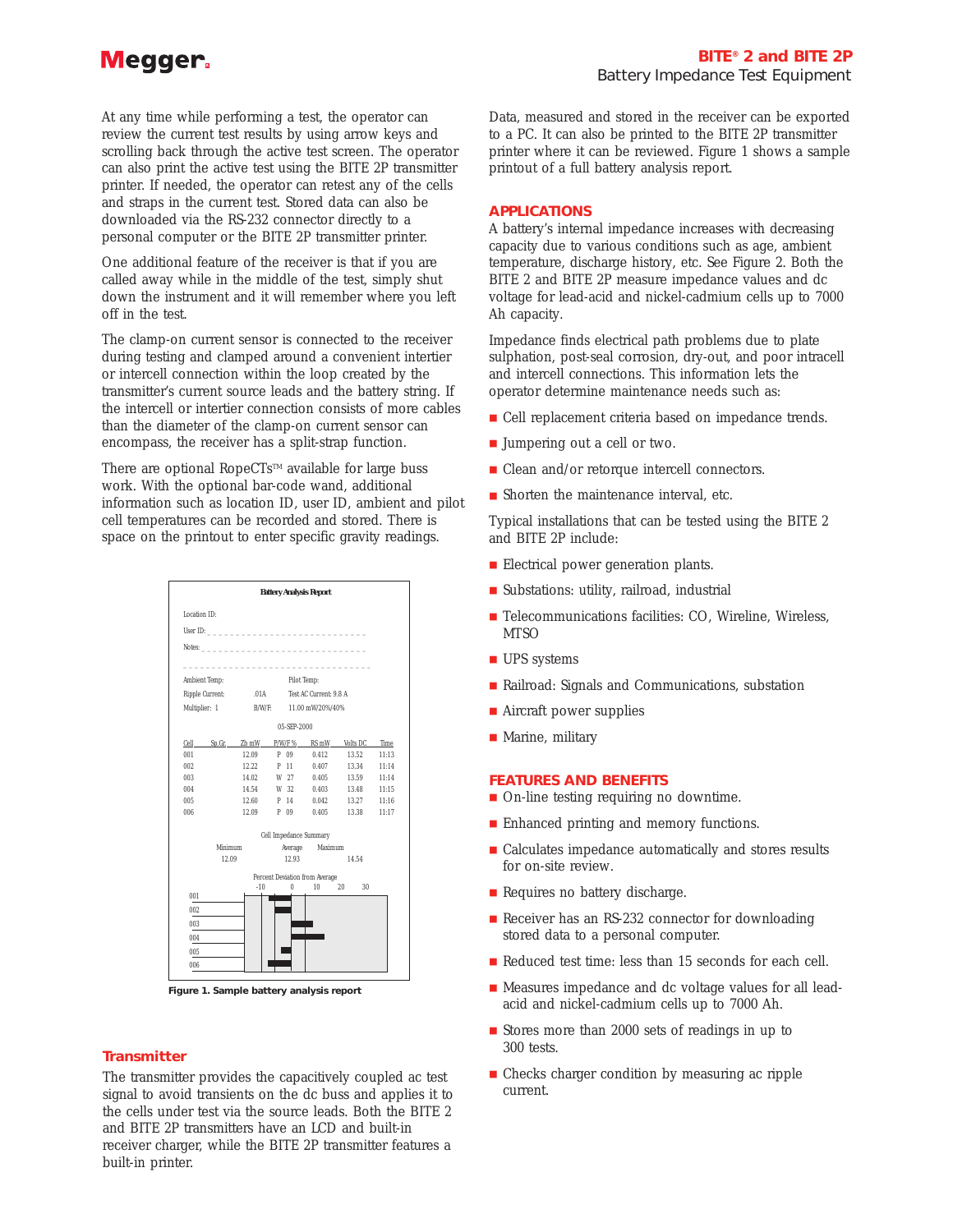## **Test Procedure**

The BITE 2 and BITE 2P work by applying a capacitively coupled ac test signal across the battery string while online. The receiver and potential probe are placed at the cell terminals to measure the signal and resulting voltage drop for each cell/jar. During each measurement, impedance is calculated following Ohm's Law, displayed on the LCD and stored. The instruments also measure, display and record dc voltage and interconnection (strap) resistance to help determine the overall condition of the entire battery string's electrical path from terminal plate to terminal plate. The also measure ac ripple current, a charger parameter.

The BITE 2 and BITE 2P receiver stores the readings in its internal memory. These measurements, along with other maintenance data such as ambient and pilot cell temperatures and ac ripple current, assist in determining the overall condition of battery systems. Figure 3 shows a typical test setup.

## **Interpretation of Readings**

Data produced by the BITE 2 and BITE 2P can be interpreted in several modes: instantaneous, short-term and long-term time frames. An impedance distribution plot, as shown in Figure 4, assists in the analysis.

## **Instantaneous Interpretation**

The operator can enter a baseline value from either the impedance measurements obtained at commissioning or from the Megger website. The percent changes from baseline for warning and fail levels are entered, but 20 percent and 40 percent are the default settings. The LCD on the receiver will display the status of the cell for a few seconds before proceeding to the next cell. The status of each cell/jar will be printed on the Battery Analysis Report.

## **Short-Term Interpretation**

Impedance readings for individual cells can be used in the short term to compare with the average impedance readings for the entire battery string. Individual cell values with deviations of more than ±15% for flooded lead-acid, ±35% for VRLA, and 50% for NiCd cells from the battery string average typically indicate a problem with that cell. Megger recommends additional investigation of such cells including a verification of intercell connections and a single cell load-cycle test.

## **Long-Term Interpretation**

Impedance readings for the entire battery can be used in the long term to determine replacement criteria. Battery cell impedance values should be recorded and compared to previous readings to determine the position of the cell on the curve of impedance versus cell life as shown in Figure 2. Based on experience, a variation of  $\pm 20\%$  from baseline for flooded lead-acid, ±40% for VRLA and 50% for NiCd cells indicate significant change in the electrical path to warrant serious evaluation of the condition of the battery system. Megger maintains a database of impedance values by some manufacturers and battery size/type. For comparison purposes, this information is available upon request.



**Figure 2. Impedance increases with battery age (and weakness)**



**Figure 3. A typical test setup**



**Figure 4. Ascending impedance compared to load test**

## **SPECIFICATIONS**

## **Application**

The BITE 2 and BITE 2P test lead-acid and nickel-cadmium cells up to 7000 Ah.

**Maximum Total Voltage at Current Source Leads**

275 V dc (larger battery systems can be sectioned to accommodate this specification)

## **Transmitter**

**Supply Voltage** 100 to 130 V, 50/60 Hz, 200 VA max 210 to 250 V, 50/60 Hz, 200 VA max

## **Source Output Current**

10 A nominal, 50/60 Hz operation